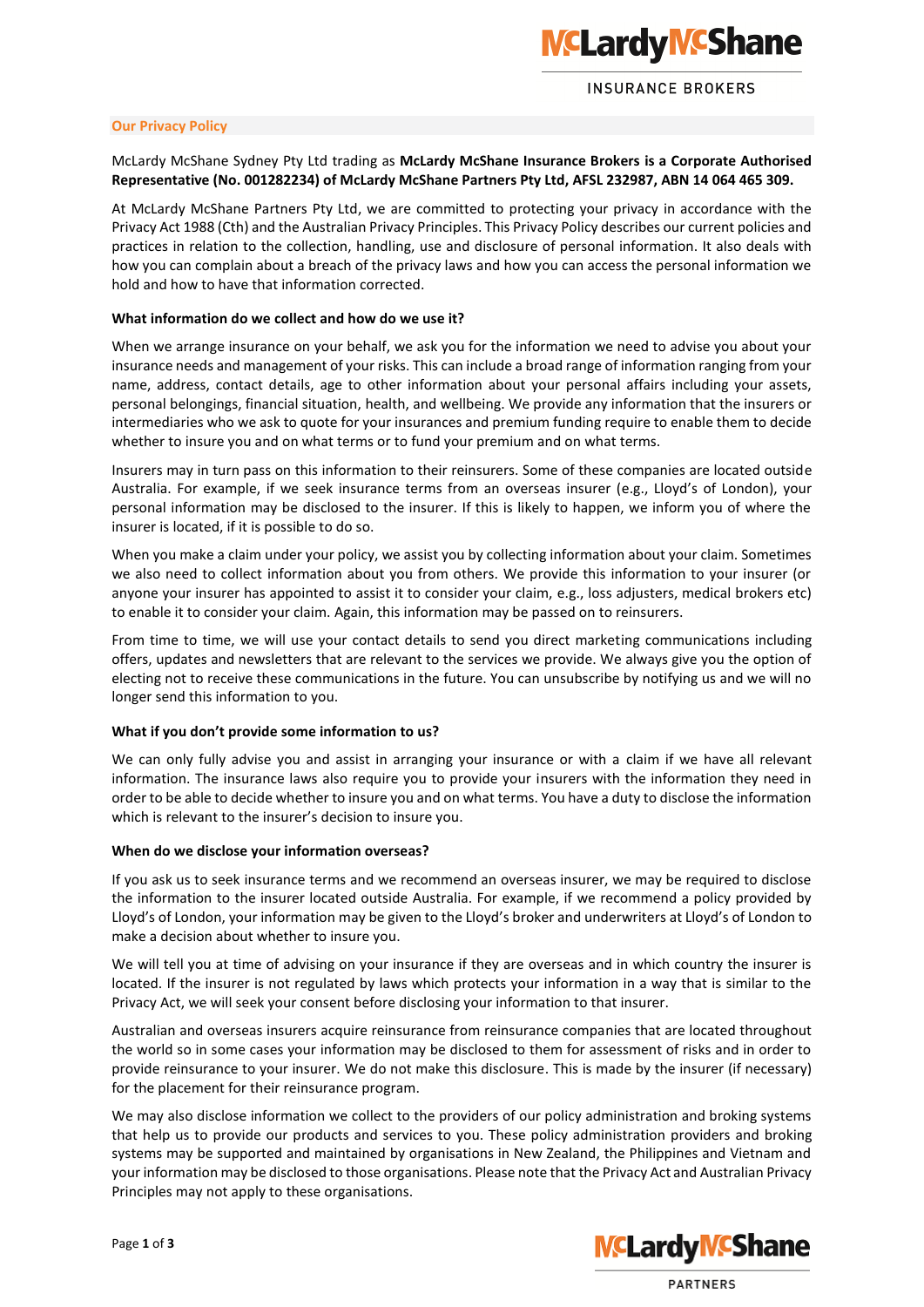# **NCLardy NCShane**

# **INSURANCE BROKERS**

## **How do we hold and protect your information?**

We strive to maintain the reliability, accuracy, completeness, and currency of the personal information we hold and to protect its privacy and security. We keep personal information only for as long as is reasonably necessary for the purpose for which it was collected or to comply with any applicable legal or ethical reporting or document retention requirements.

We hold the information we collect from you initially in a working file, which when completed is electronically imaged and stored. After which any paper is destroyed in our onsite shredder. In some cases, your file is archived and sent to an external data storage provider for a period of time. We only use storage providers located in Australia who are also regulated by the Privacy Act.

We ensure that your information is safe by protecting it from unauthorised access, modification, and disclosure. We maintain physical security over our paper and electronic data and premises, by using locks and security systems. We also maintain computer and network security; for example, we use firewalls (security measures for the Internet) and other security systems such as user identifiers and passwords to control access to computer systems where your information is stored.

## **Will we disclose the information we collect to anyone?**

We do not sell, trade, or rent your personal information to others.

We may need to provide your information to contractors who supply services to us, e.g. to handle mailings on our behalf, external data storage providers or to other companies in the event of a corporate sale, merger, reorganisation, dissolution, or similar event. We may also disclose information we collect to the providers of our policy administration and broking systems that help us to provide our products and services to you. However, we will take reasonable measures to ensure that they protect your information as required under the Privacy Act.

We may provide your information to others if we are required to do so by law, you consent to the disclosure or under some unusual other circumstances which the Privacy Act permits.

## **How can you check, update, or change the information we are holding?**

Upon receipt of your written request and sufficient information to allow us to identify the information, we will disclose to you the personal information we hold about you. We will also correct, amend, or delete any personal information that we agree is inaccurate, irrelevant, out of date or incomplete.

If you wish to access or correct your personal information, please write to our Privacy Officer at McLardy McShane Partners Pty Ltd, Level 3, Building 7, Botanicca Corporate Park, 570-588 Swan Street, Richmond VIC 3121.

We do not charge for receiving a request for access to personal information or for complying with a correction request. Where the information requested is not a straightforward issue and will involve a considerable amount of time then a charge will need to be confirmed for responding to the request for the information.

In some limited cases, we may need to refuse access to your information or refuse a request for correction. We will advise you as soon as possible after your request if this is the case and the reasons for our refusal.

## **What happens if you want to complain?**

If you have concerns about whether we have complied with the Privacy Act or this Privacy Policy when collecting or handling your personal information, please write to our Privacy Officer at McLardy McShane Partners Pty Ltd, Level 3, Building 7, Botanicca Corporate Park, 570-588 Swan Street, Richmond VIC 3121.

Your complaint will be considered by us through our Internal Complaints Resolution Process. We will acknowledge your complaint within 24 hours, and we will respond with a decision within 30 days of you making the complaint. If we need to investigate your complaint and require further time, we will work with you to agree to an appropriate timeframe to investigate. We will provide you with information concerning referring your complaint to the Australian Financial Complaints Authority if we cannot resolve your complaint.

## **Your consent**

By asking us to assist with your insurance needs, you consent to the collection and use of the information you have provided to us for the purposes described above.